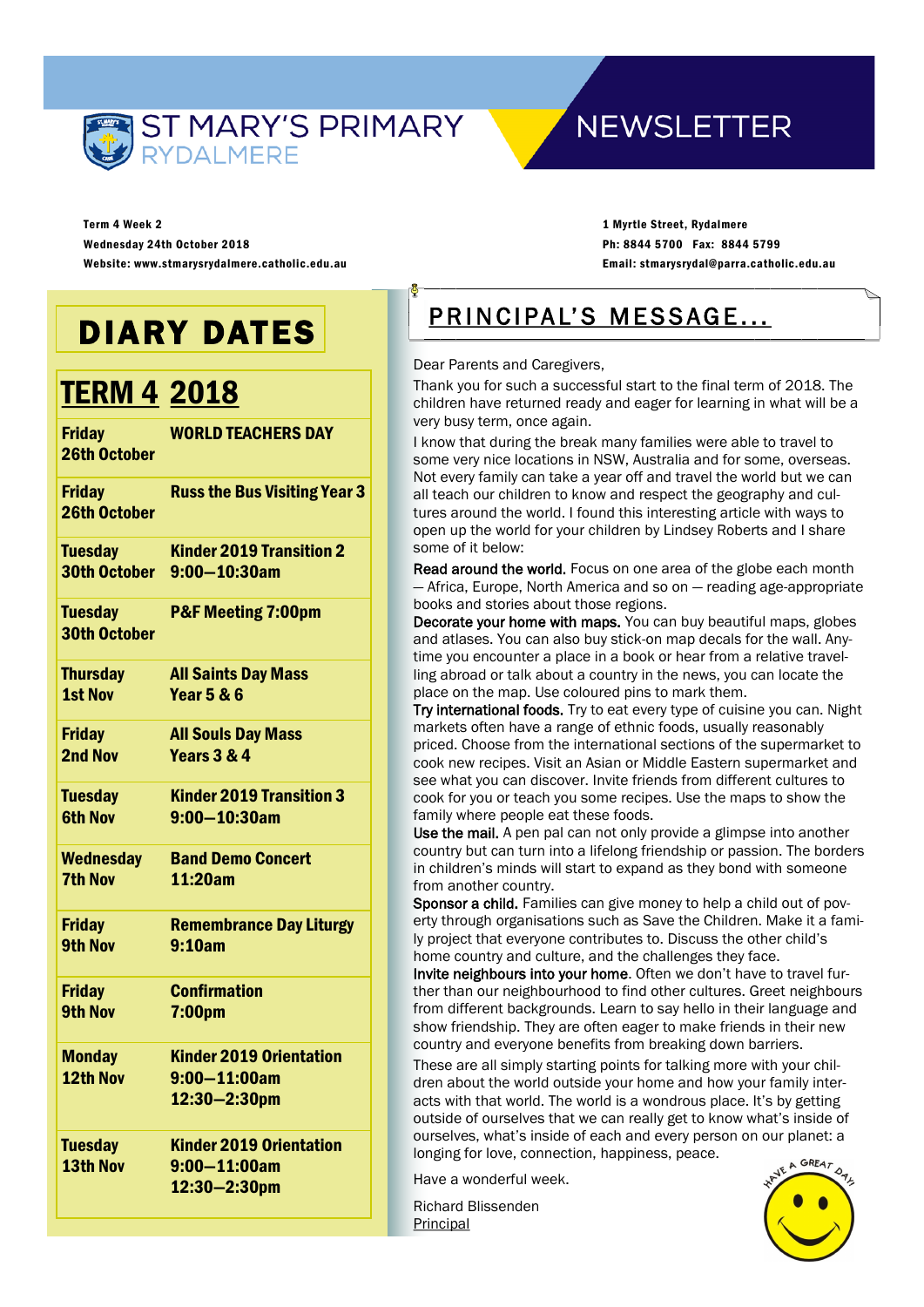#### 2019 PARRAMATTA DIOCESAN TEAM SPORT TRIALS

Any Primary students enrolled in Year 5 and 6 in 2019 are invited to participate in the Parramatta Diocesan Team Sport Trials during Term Four in 2018 and Term One & Two in 2019. Currently only the Summer Sports of BASKET-BALL & TENNIS are open and registrations close on Wednesday 31st October as these trials will be held in November 2018. All OTHER sport registrations will open in November for 2019 trials. A Skoolbag App has been sent out with full details. It is important to note that these trials are generally for those children who display an above

average ability and/or have representative experience in their chosen sport. While teams are open in age it is strongly recommended that only children of a representative standard in Years 5 & 6 in 2019 be invited to attend.

### FROM THE P&F

Our Term 4 meeting will be held on Tues 30th October, from 7pm in the Library. We would love to have additional volunteers for our Mothers and Fathers Day Committee and volunteers for our Social Committee (particularly in running our parent night and a third event in Term 3). If you would like to volunteer, meet the new P&F team or find out about what is happening, please join us on Tuesday.

### SURVEY ON CATHOLIC SCHOOLS

Last week you would have received an email from research company JWS Research asking you to complete a short survey about the reasons for sending your child to a Catholic school. Thank you to those who have responded to this. There has been a good response rate so far but we are hopeful of getting as many replies as possible. If you haven't already done so, could you please click on the link in your email and complete the survey. It will take only about 15 minutes to do. The closing date for the survey is 26 October. If you did not receive an email inviting you to participate in the survey, please email Jacqui Lowe from JWS Research at *ilouw@iwsresearch.com*. Thank you for your support of this important project.

#### NEW ALTAR SERVER TRAINING

Any young parishioner in Year 4 or above who would like to become an altar server is invited to attend a training session in the church after school on Tuesday 30th October at 3:30pm. Prospective altar servers must have made their First Holy Communion.

#### ICAS COMPETITION RESULTS

Congratulations to the 32 students who participated in the English International Competition. We were awarded 2 Distinction, 11 Credit, 1 Merit and 18 Participation Certificates. Great effort from everyone!

Also, congratulations to the 23 students who participated in the Writing International Competition. We were awarded 9 Credit, 2 Merit and 12 Participation Certificates. Well done to everyone!

And another congratulations to the 49 students who participated in the Mathematics International Competition. We were awarded 1 High Distinction, 1 Distinction, 7 Credit, 4 Merit and 36 Participation Certificates. Well done to all involved.

#### AUSTRALIAN GIRLS CHOIR OPEN DAY

Congratulations to girls who recently took part in the AGC assessment workshop at school. By now you should have received your personalized assessment report—either posted to your home or via your school.

Everyone is welcome to come along to an Open Day on either Sunday 28th October (in Beecroft and Waverley) or Saturday 3rd November (in Caringbah), which will give girls the opportunity to try a complimentary class and attend an information session. Phone 1800 338 142 for more information or visit



*We would like to wish all of these children a very happy birthday!!*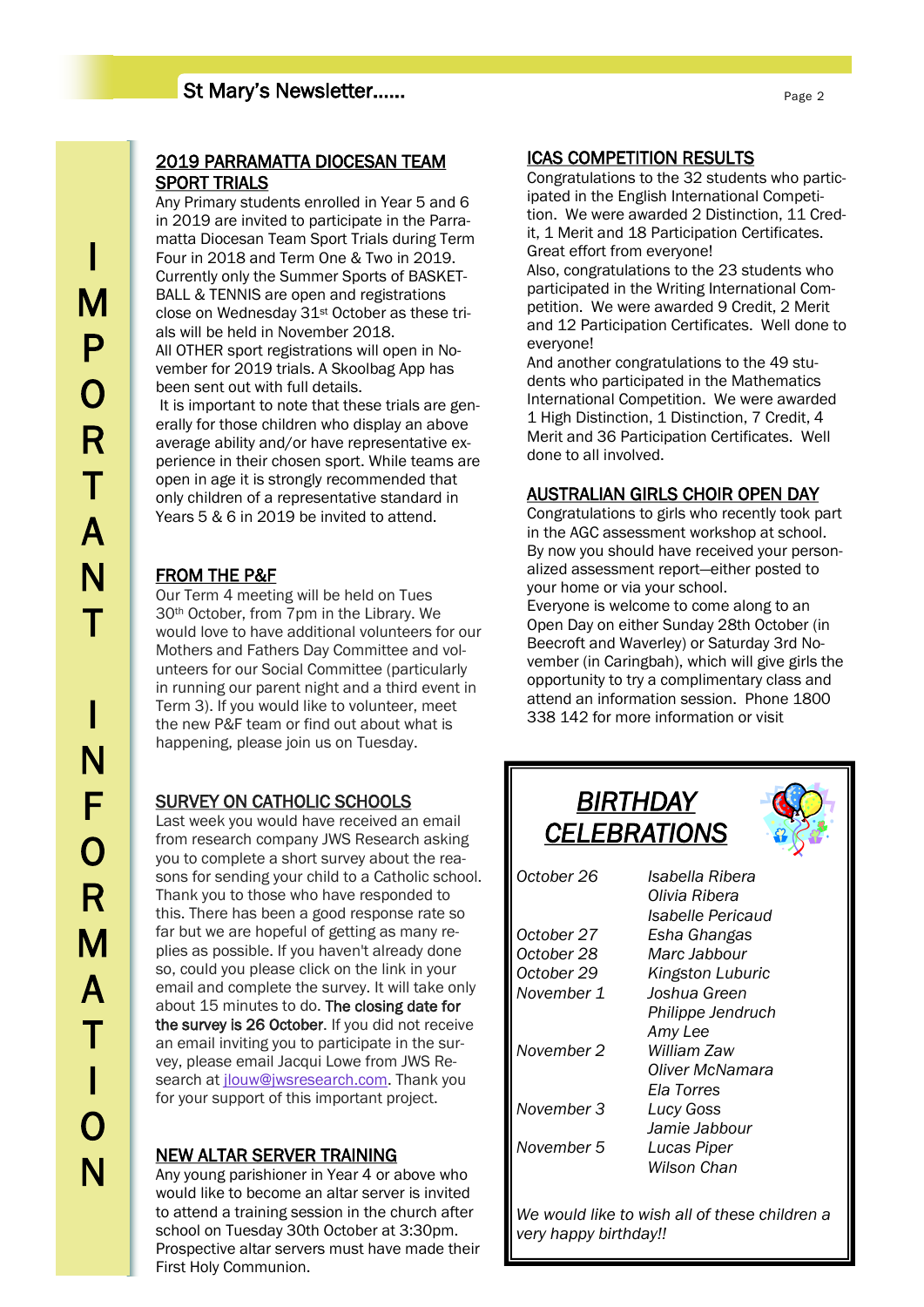# FROM MR BLISSENDEN...

#### STAFFING UPDATE

Over the coming weeks a number of staff will be taking some leave and during this time the following staffing arrangements are in place. Mrs Gosper will be on leave for the next three weeks and Miss Boidin will be Acting Assistant Principal in her absence. When required to work in the office, Miss Boidin will be replaced by Mrs Kirkness. Mrs Kerr will continue to work with the students who normally work with Mrs Gosper each morning for Reading Recovery. Mrs Kemp will be Acting REC during this period also. Mrs Gierek will be on leave for the next week and Mrs Johnston will be working with the students in 3G. Finally Miss Tomasic, who has been unwell is expected back at the end of this week. Thank you for your understanding of these minor staffing updates.

#### MESSAGE FROM OSHC

Dear OSHC Families, Re-enrolment for 2019 is active and next Monday we close off so our new Kinder children can be enrolled. Please take the time to jump online and complete the Re-enrolment forms today.

Thank you from Rita and the OSHC Team.

#### ST MARY'S MOTHERS GROUP AND PLAYGROUP

After a successful first term of playgroup, we are looking for volunteers to help each week with set up, pack up and facilitating of simple activities for our children and mums. If you are interested in helping please contact Pauline on 0412 159 763. We are also asking for donations of any preloved baby and toddler toys and books for our playgroup. Please contact Pauline if you would like to donate any items to arrange pick up/drop off. Thank you!

For any news mums that may be interested in joining our group, our sessions are held on a Tuesday morning from 9:00am. Please come along to our next session, we'd love to meet you!

#### DOES YOUR CHILD WALK TO SCHOOL IN THE MORNING OR HOME IN THE AFTERNOON?

The school recommends that children walk home via the most direct route available – with parents to direct their child/ren as to which streets to use. Children should not visit the local shops on the way to school or home unless given specific permission (in a written note) by their parents.

#### CARPARK / ROAD SAFETY

Children should be supervised closely near roads, in car parks and on pedestrian crossings. Please be aware of moving vehicles and hold your child's hand whenever you cross the road or walk through the car park. Please do not allow your child/ren to play near the road/crossing of the car park opposite the office as this is a distraction to drivers on Pine Street. Thank you for your cooperation.

#### MR BLISSENDEN'S HOLIDAY CHALLENGE

Congratulations to everyone who participated in the challenge. Our goal was to read 30,000 pages during the holidays as a community and we smashed that goal! In total our community read 43,508 pages which is an amazing effort. In addition many students put in extra effort by writing recommendations about books, writing new books and taking photos in unusual places. There were photos on bikes, in pools, with animals, on ride on lawn mowers/trucks/cars, jumping on trampolines, under an umbrella, while shopping, in gardens and even in the snow. Congratulations everyone and I hope you continue to read at every opportunity. The winners of the lucky drawer prize were:

K = Josie Christopherson KA Yr1 = Abraham Samuel 1R Yr2 = Lester Wu 2M Yr3 = Luca Biviano 3G

Yr4 = Sandy Keyser 4J Yr 5 = Ana Ogrizek 5E Yr6 = Bianca Tandean 6K

#### WORLD TEACHERS DAY

World Teachers Day will be celebrated in Australia this coming Friday. We are very blessed here at St Mary's to have a dedicated team who regularly go above and beyond for our students and their families. I am regularly amazed by the way in which they give themselves each day for the children. I wish all our staff a very Happy World Teachers Day for Friday.